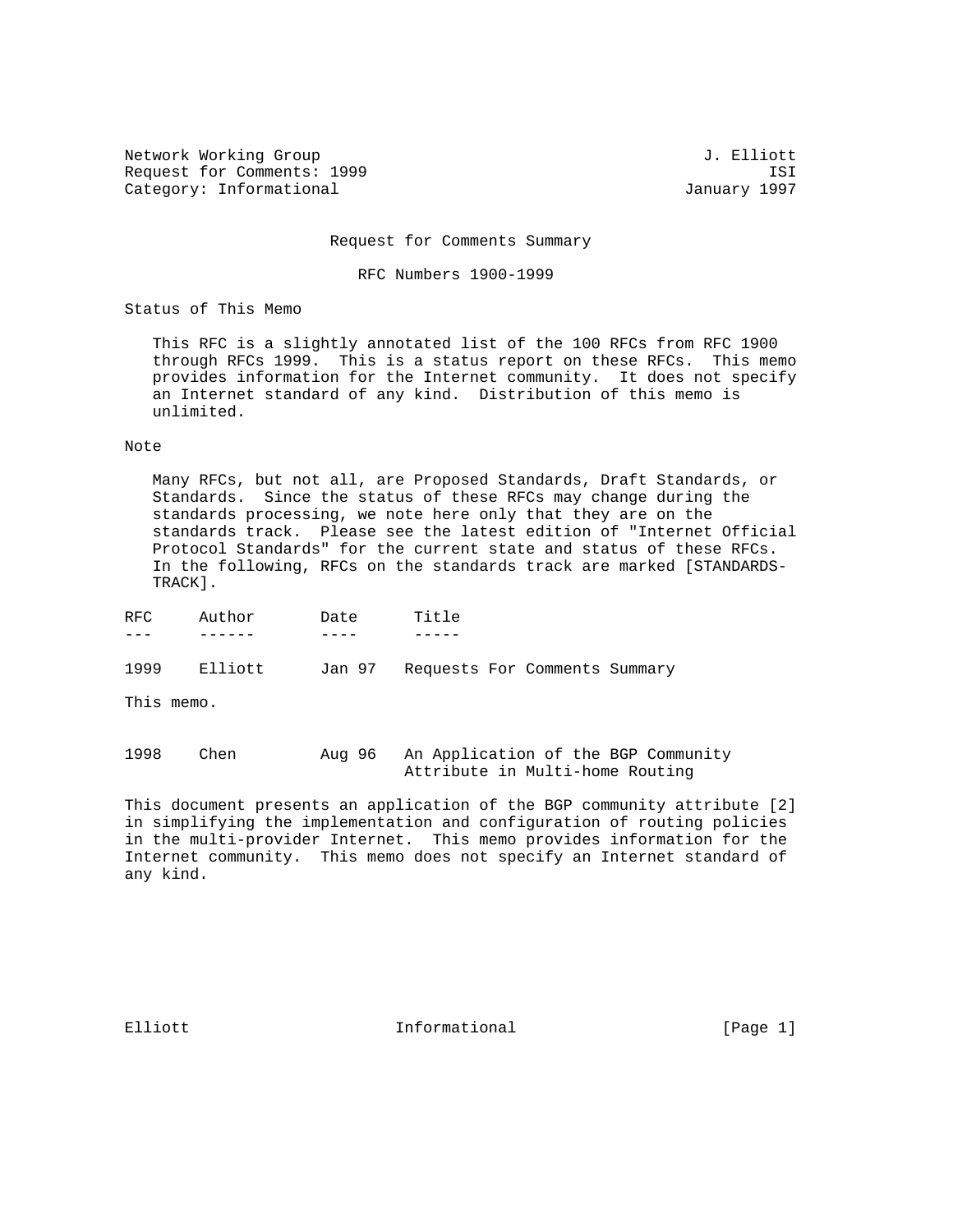1997 Chandra Aug 96 BGP Communities Attribute

This document describes an extension to BGP which may be used to pass additional information to both neighboring and remote BGP peers. [STANDARDS-TRACK]

1996 Vixie Aug 96 A Mechanism for Prompt Notification of Zone Changes (DNS NOTIFY)

This memo describes the NOTIFY opcode for DNS, by which a master server advises a set of slave servers that the master's data has been changed and that a query should be initiated to discover the new data. [STANDARDS-TRACK]

1995 Ohta Aug 96 Incremental Zone Transfer in DNS

This document proposes extensions to the DNS protocols to provide an incremental zone transfer (IXFR) mechanism. [STANDARDS-TRACK]

1994 Simpson Aug 96 PPP Challenge Handshake Authentication Protocol (CHAP)

This document defines a method for Authentication using PPP, which uses a random Challenge, with a cryptographically hashed Response which depends upon the Challenge and a secret key. [STANDARDS-TRACK]

1993 Barbir Aug 96 PPP Gandalf FZA Compression Protocol

This document describes the use of the Gandalf FZA data compression algorithm [3] for compressing PPP encapsulated packets. This memo provides information for the Internet community. It does not specify an Internet standard.

1992 Castineyra Aug 96 The Nimrod Routing Architecture

Nimrod is a scalable routing architecture designed to accommodate a continually expanding and diversifying internetwork. First suggested by Noel Chiappa, the Nimrod architecture has undergone revision and refinement through the efforts of the Nimrod working group of the IETF. In this document, we present a detailed description of this architecture. This memo provides information for the Internet community. It does not specify an Internet standard.

Elliott 1nformational [Page 2]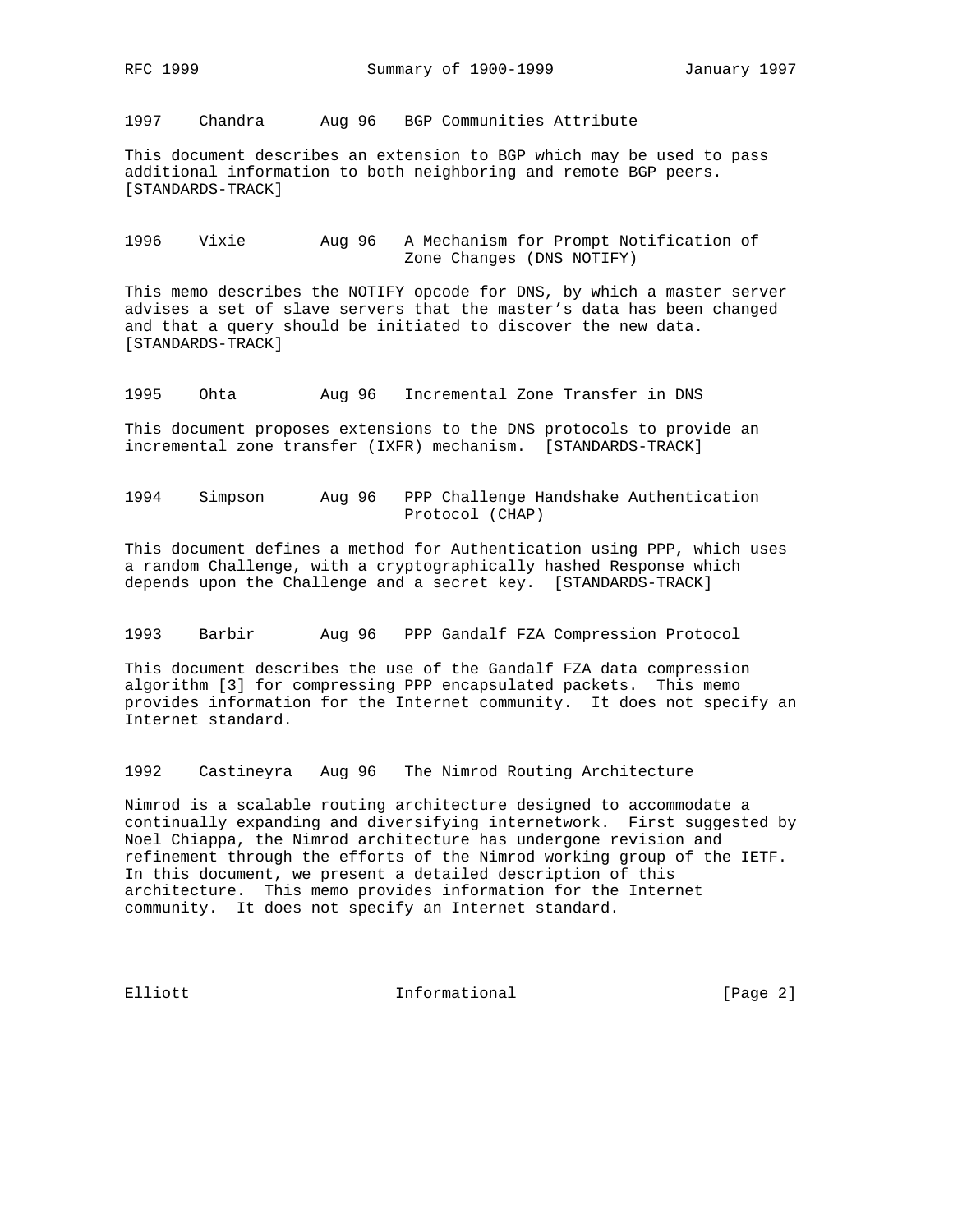1991 Atkins Aug 96 PGP Message Exchange Formats

This document describes the format of "PGP files", i.e., messages that have been encrypted and/or signed with PGP. This memo provides information for the Internet community. This memo does not specify an Internet standard of any kind.

1990 Sklower Aug 96 The PPP Multilink Protocol (MP)

This document proposes a method for splitting, recombining and sequencing datagrams across multiple logical data links. [STANDARDS-TRACK]

1989 Simpson Aug 96 PPP Link Quality Monitoring

This document defines a protocol for generating Link-Quality-Reports. [STANDARDS-TRACK]

1988 McAnally Aug 96 Conditional Grant of Rights to Specific Hewlett-Packard Patents In Conjunction With the Internet Engineering Task Force's Internet-Standard Network Management Framework

This grant is made to help facilitate inclusion of certain patented search address technology covering network device mapping in IETF standards-track Management Information Base (MIB) modules. This memo provides information for the Internet community. This memo does not specify an Internet standard of any kind.

1987 Newman Aug 96 Ipsilon's General Switch Management Protocol Specification Version 1.1

The General Switch Management Protocol (GSMP), is a general purpose protocol to control an ATM switch. GSMP allows a controller to establish and release connections across the switch; add and delete leaves on a point-to-multipoint connection; manage switch ports; request configuration information; and request statistics. This memo provides information for the Internet community. This memo does not specify an Internet standard of any kind.

Elliott 1nformational [Page 3]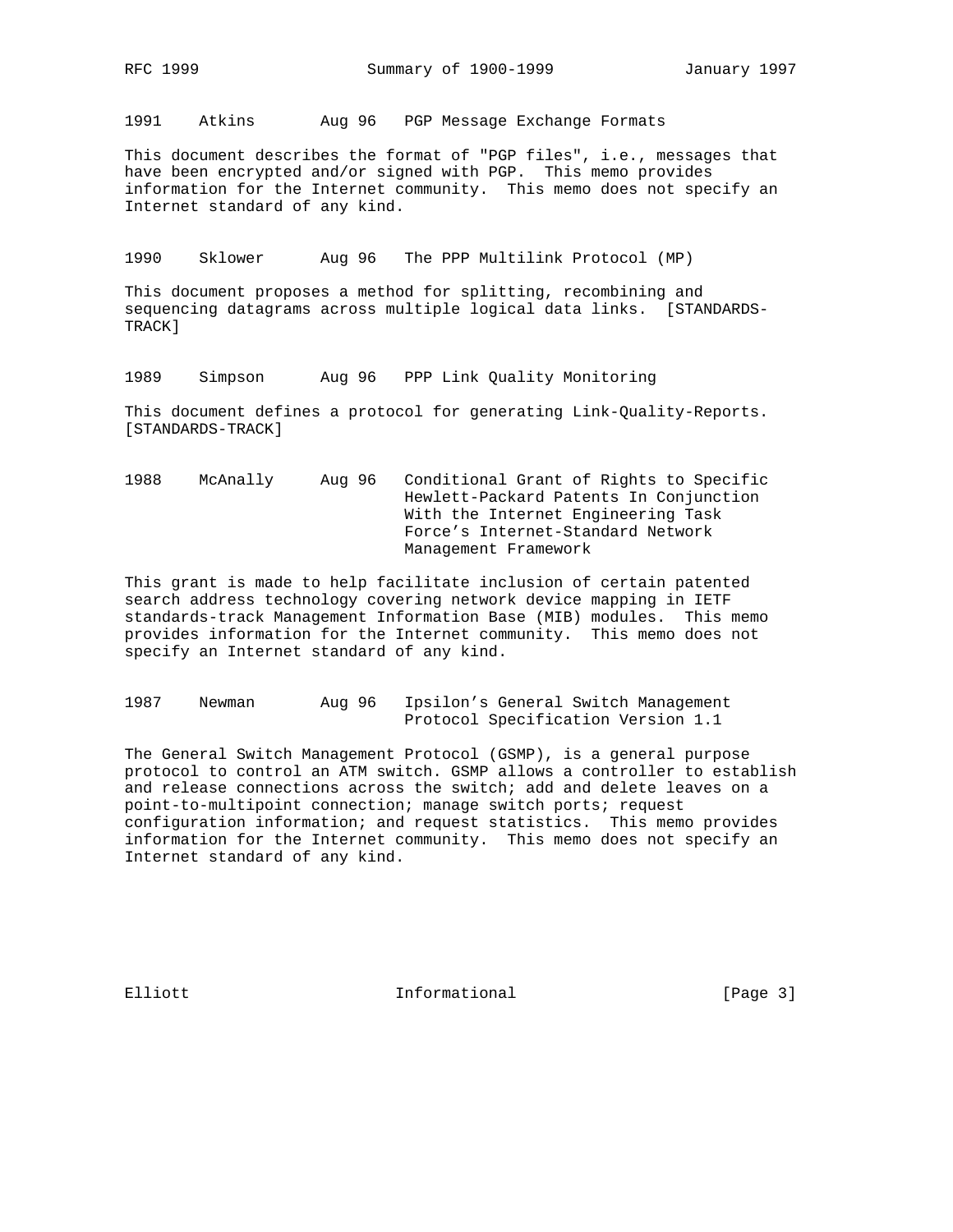1986 Polites Aug 96 Experiments with a Simple File Transfer Protocol for Radio Links using Enhanced Trivial File Transfer Protocol (ETFTP)

This document is a description of the Enhanced Trivial File Transfer Protocol (ETFTP). This protocol is an experimental implementation of the NETwork BLock Transfer Protocol (NETBLT), RFC 998 [1], as a file transfer application program. This memo defines an Experimental Protocol for the Internet community.

1985 De Winter Aug 96 SMTP Service Extension for Remote Message Queue Starting

This memo defines an extension to the SMTP service whereby an SMTP client and server may interact to give the server an opportunity to start the processing of its queues for messages to go to a given host. [STANDARDS-TRACK]

## 1984 I.A.B. Aug 96 IAB and IESG Statement on Cryptographic Technology and the Internet

The Internet Architecture Board (IAB) and the Internet Engineering Steering Group (IESG), the bodies which oversee architecture and standards for the Internet, are concerned by the need for increased protection of international commercial transactions on the Internet, and by the need to offer all Internet users an adequate degree of privacy. This memo provides information for the Internet community. This memo does not specify an Internet standard of any kind.

1983 Malkin Aug 96 Internet Users' Glossary

There are many networking glossaries in existence. This glossary concentrates on terms which are specific to the Internet. This memo provides information for the Internet community. This memo does not specify an Internet standard of any kind.

1982 Elz Aug 96 Serial Number Arithmetic

The DNS has long relied upon serial number arithmetic, a concept which has never really been defined, certainly not in an IETF document, though which has been widely understood. This memo supplies the missing definition. It is intended to update RFC1034 and RFC1035. [STANDARDS-TRACK]

Elliott **Informational Informational** [Page 4]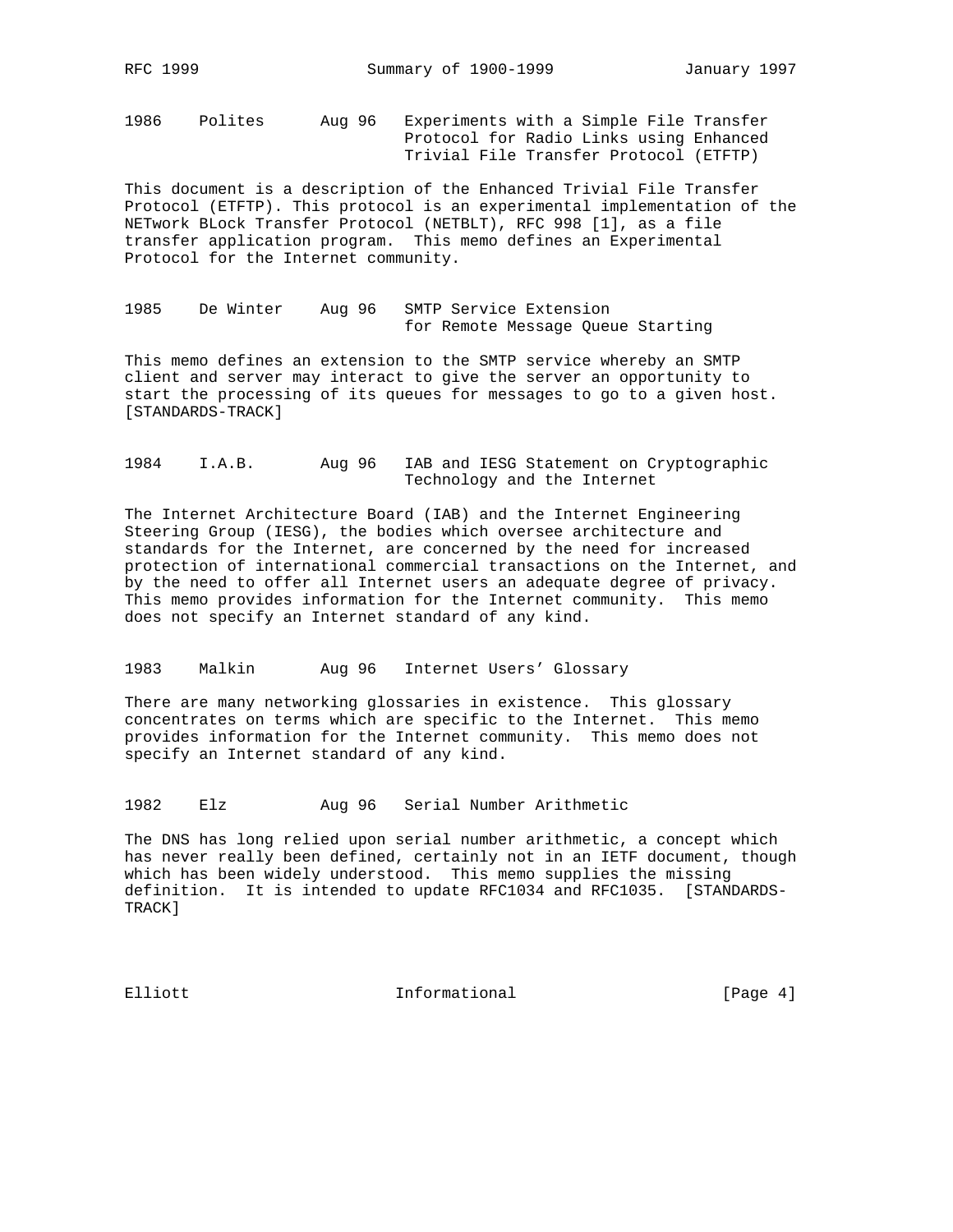1981 McCann Aug 96 Path MTU Discovery for IP version 6

This document describes Path MTU Discovery for IP version 6. It is largely derived from RFC 1191, which describes Path MTU Discovery for IP version 4. [STANDARDS-TRACK]

1980 Seidman Aug 96 A Proposed Extension to HTML : Client-Side Image Maps

This document specifies an extension to the HTML language, referred to as "Client-Side Image Maps," which resolves some limitations. This memo provides information for the Internet community. This memo does not specify an Internet standard of any kind.

1979 Woods Aug 96 PPP Deflate Protocol

This document describes the use of the PPP Deflate compression protocol for compressing PPP encapsulated packets. This memo provides information for the Internet community. This memo does not specify an Internet standard of any kind.

1978 Rand Aug 96 PPP Predictor Compression Protocol

This document describes the use of the Predictor data compression algorithm for compressing PPP encapsulated packets. This memo provides information for the Internet community. This memo does not specify an Internet standard of any kind.

1977 Schryver Aug 96 PPP BSD Compression Protocol

This document describes the use of the Unix Compress compression protocol for compressing PPP encapsulated packets. This memo provides information for the Internet community. This memo does not specify an Internet standard of any kind.

Elliott 1nformational [Page 5]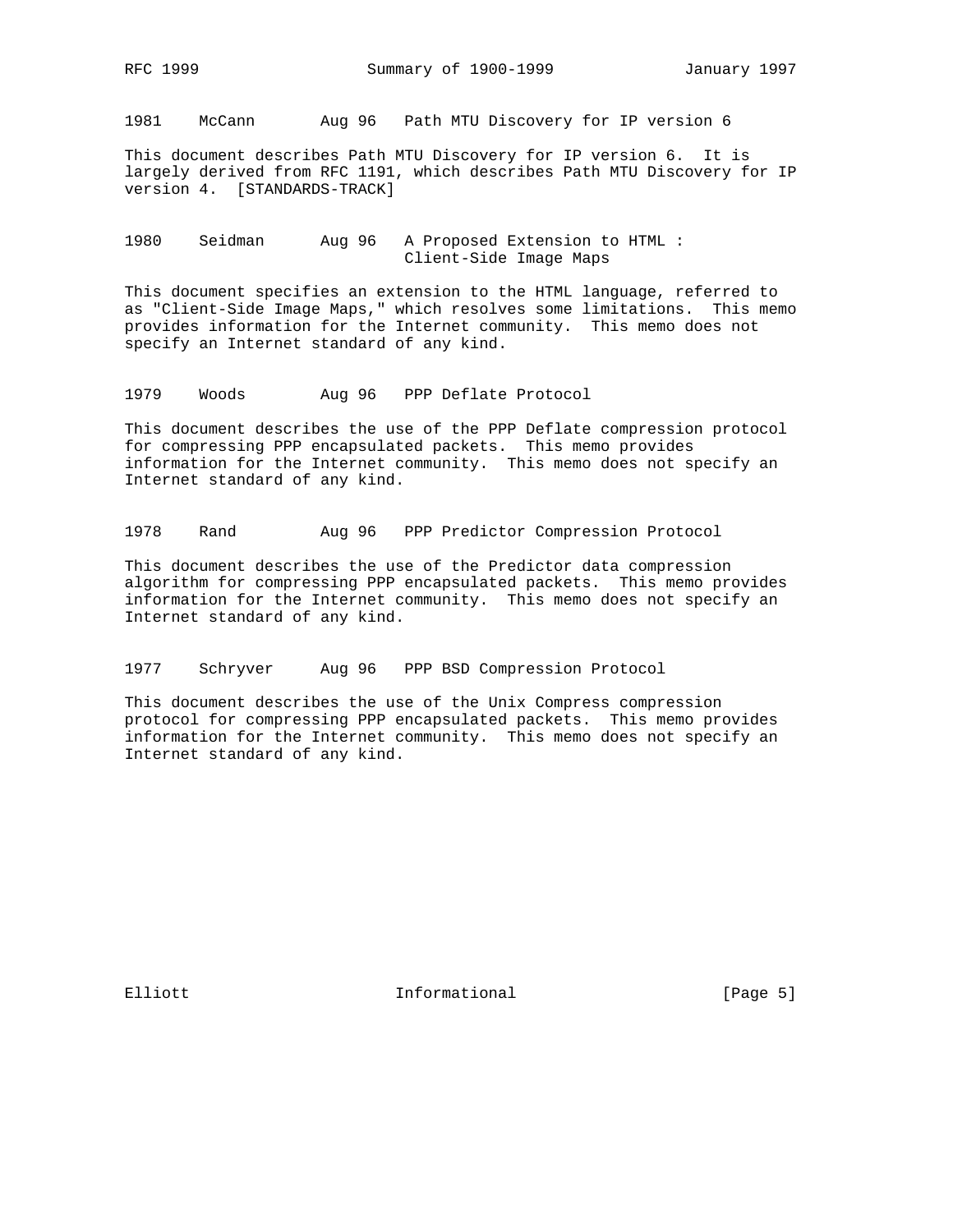1976 Schneider Aug 96 PPP for Data Compression in Data Circuit-Terminating Equipment (DCE)

This document defines a specific set of parameters for these protocols and an LCP extension to define a standard way of using PPP for data compression of serial data in Data Circuit-Terminating Equipment (DCE). This memo provides information for the Internet community. This memo does not specify an Internet standard of any kind.

1975 Schremp Aug 96 PPP Magnalink Variable Resource Compression

The Magnalink Variable Resource Compression Algorithm (MVRCA) allows a wide range of interoperable compression implementations whose performance characteristics are a function of available CPU and memory resources. This memo provides information for the Internet community. This memo does not specify an Internet standard of any kind.

1974 Friend Aug 96 PPP Stac LZS Compression Protocol

This document describes the use of the Stac LZS data compression algorithm, with single or multiple compression histories, for compressing PPP encapsulated packets. This memo provides information for the Internet community. This memo does not specify an Internet standard of any kind.

1973 Simpson Jun 96 PPP in Frame Relay

This document describes the use of Frame Relay for framing PPP encapsulated packets. [STANDARDS-TRACK]

1972 Crawford Aug 96 A Method for the Transmission of IPv6 Packets over Ethernet Networks

This memo specifies the frame format for transmission of IPv6 [IPV6] packets and the method of forming IPv6 link-local addresses on Ethernet networks. [STANDARDS-TRACK]

1971 Thomson Aug 96 IPv6 Stateless Address Autoconfiguration

This document specifies the steps a host takes in deciding how to autoconfigure its interfaces in IP version 6. [STANDARDS-TRACK]

Elliott **Informational Informational** [Page 6]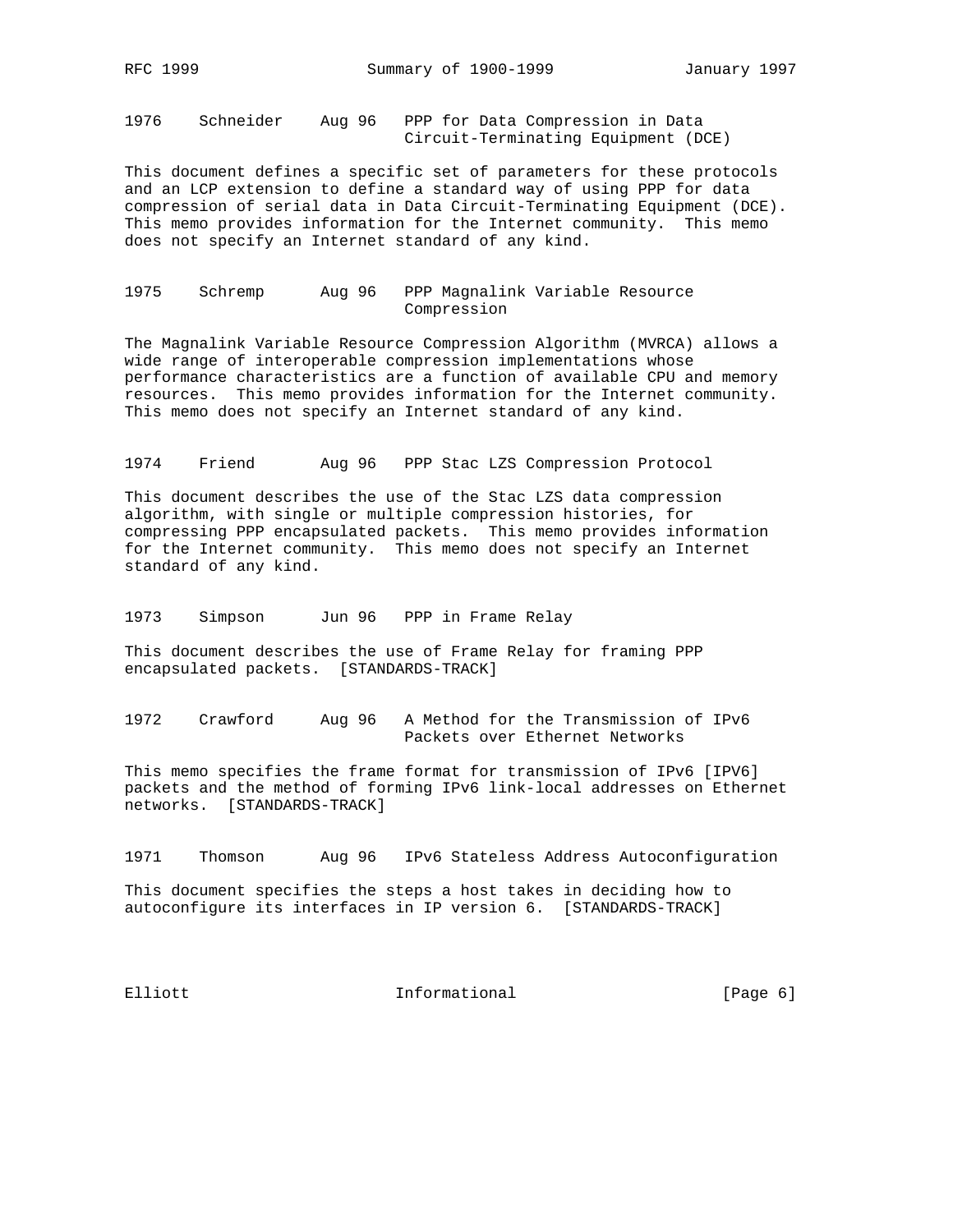1970 Narten Aug 96 Neighbor Discovery for IP Version 6 (IPv6)

This document specifies the Neighbor Discovery protocol for IP Version 6. [STANDARDS-TRACK]

1969 Sklower Jun 96 The PPP DES Encryption Protocol (DESE)

This document provides specific details for the use of the DES standard [5, 6] for encrypting PPP encapsulated packets. This memo provides information for the Internet community. This memo does not specify an Internet standard of any kind.

1968 Meyer Jun 96 The PPP Encryption Control Protocol (ECP)

This document defines a method for negotiating data encryption over PPP links. [STANDARDS-TRACK]

1967 Schneider Aug 96 PPP LZS-DCP Compression Protocol (LZS-DCP)

This document describes the use of the Stac LZS data compression algorithm for compressing PPP encapsulated packets, using a DCP header [6]. This memo provides information for the Internet community. This memo does not specify an Internet standard of any kind.

1966 Bates Jun 96 BGP Route Reflection An alternative to full mesh IBGP

This document describes the use and design of a method known as "Route Reflection" to alleviate the the need for "full mesh" IBGP. This memo defines an Experimental Protocol for the Internet community.

1965 Traina Jun 96 Autonomous System Confederations for BGP

This document describes an extension to BGP which may be used to create a confederation of autonomous systems which is represented as one single autonomous system to BGP peers external to the confederation. This memo defines an Experimental Protocol for the Internet community.

Elliott **Informational Informational** [Page 7]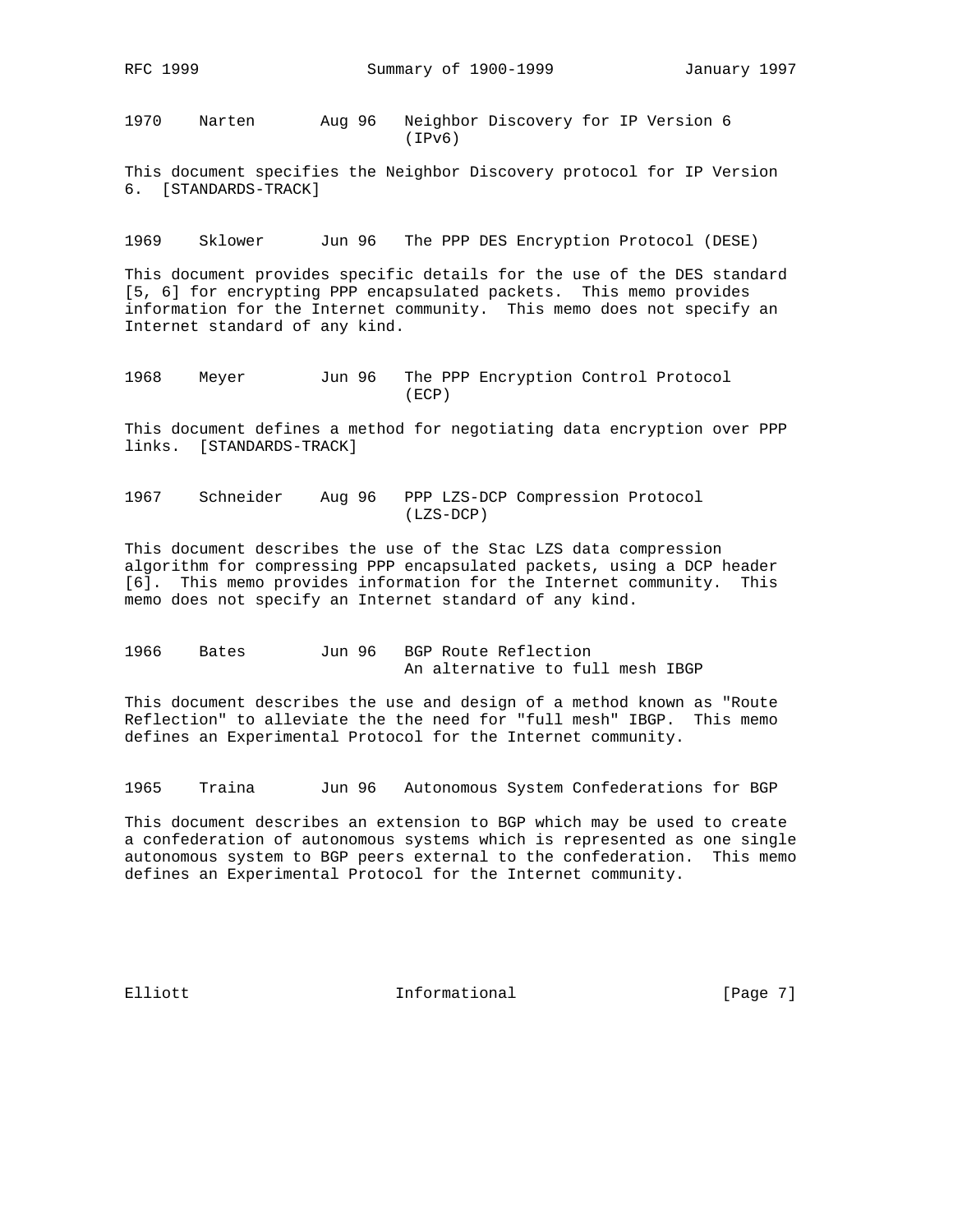1964 Linn Jun 96 The Kerberos Version 5 GSS-API Mechanism

This specification defines protocols, procedures, and conventions to be employed by peers implementing the Generic Security Service Application Program Interface (as specified in RFCs 1508 and 1509) when using Kerberos Version 5 technology (as specified in RFC 1510). [STANDARDS-TRACK]

### 1963 Schneider Aug 96 PPP Serial Data Transport Protocol (SDTP)

This document describes a new Network level protocol (from the PPP point of view), PPP Serial Data Transport Protocol, that provides encapsulation and an associated control protocol for transporting serial data streams over a PPP link. This memo provides information for the Internet community. This memo does not specify an Internet standard of any kind.

1962 Rand Jun 96 The PPP Compression Control Protocol (CCP)

This document defines a method for negotiating data compression over PPP links. [STANDARDS-TRACK]

1961 McMahon Jun 96 GSS-API Authentication Method for SOCKS Version 5

This document provides the specification for the SOCKS V5 GSS-API authentication protocol, and defines a GSS-API-based encapsulation for provision of integrity, authentication and optional confidentiality. [STANDARDS-TRACK]

1960 Howes Jun 96 A String Representation of LDAP Search Filters

The Lightweight Directory Access Protocol (LDAP) [1] defines a network representation of a search filter transmitted to an LDAP server. Some applications may find it useful to have a common way of representing these search filters in a human-readable form. This document defines a human-readable string format for representing LDAP search filters. [STANDARDS-TRACK]

Elliott 1nformational [Page 8]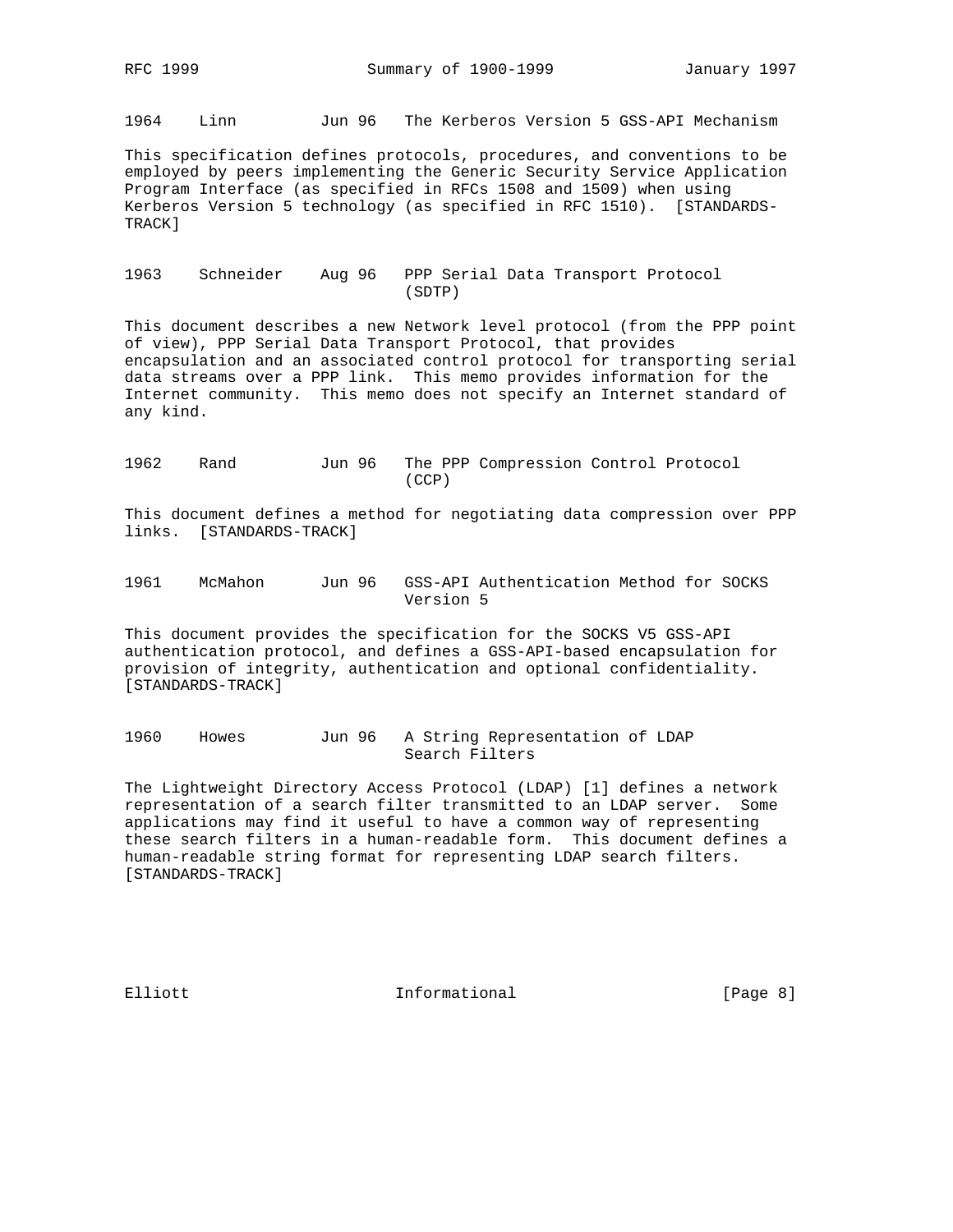1959 Howes Jun 96 An LDAP URL Format

This document describes a format for an LDAP Uniform Resource Locator which will allow Internet clients to have direct access to the LDAP protocol. [STANDARDS-TRACK]

1958 Carpenter Jun 96 Architectural Principles of the Internet

The Internet and its architecture have grown in evolutionary fashion from modest beginnings, rather than from a Grand Plan. While this process of evolution is one of the main reasons for the technology's success, it nevertheless seems useful to record a snapshot of the current principles of the Internet architecture. This is intended for general guidance and general interest, and is in no way intended to be a formal or invariant reference model. This memo provides information for the Internet community. This memo does not specify an Internet standard of any kind.

1957 Nelson Jun 96 Some Observations on Implementations of the Post Office Protocol (POP3)

This memo provides information for the Internet community. This memo does not specify an Internet standard of any kind.

1956 Engebretson Jun 96 Registration in the MIL Domain

This RFC describes the policy for the registration of second level domains under the ".MIL" domain. This memo provides information for the Internet community. This memo does not specify an Internet standard of any kind.

1955 Hinden Jun 96 New Scheme for Internet Routing and Addressing (ENCAPS) for IPNG

This paper proposes a new scheme which I believe is a good medium term solution to the routing and address problems of the internet. This memo provides information for the Internet community. This memo does not specify an Internet standard of any kind.

Elliott 1nformational [Page 9]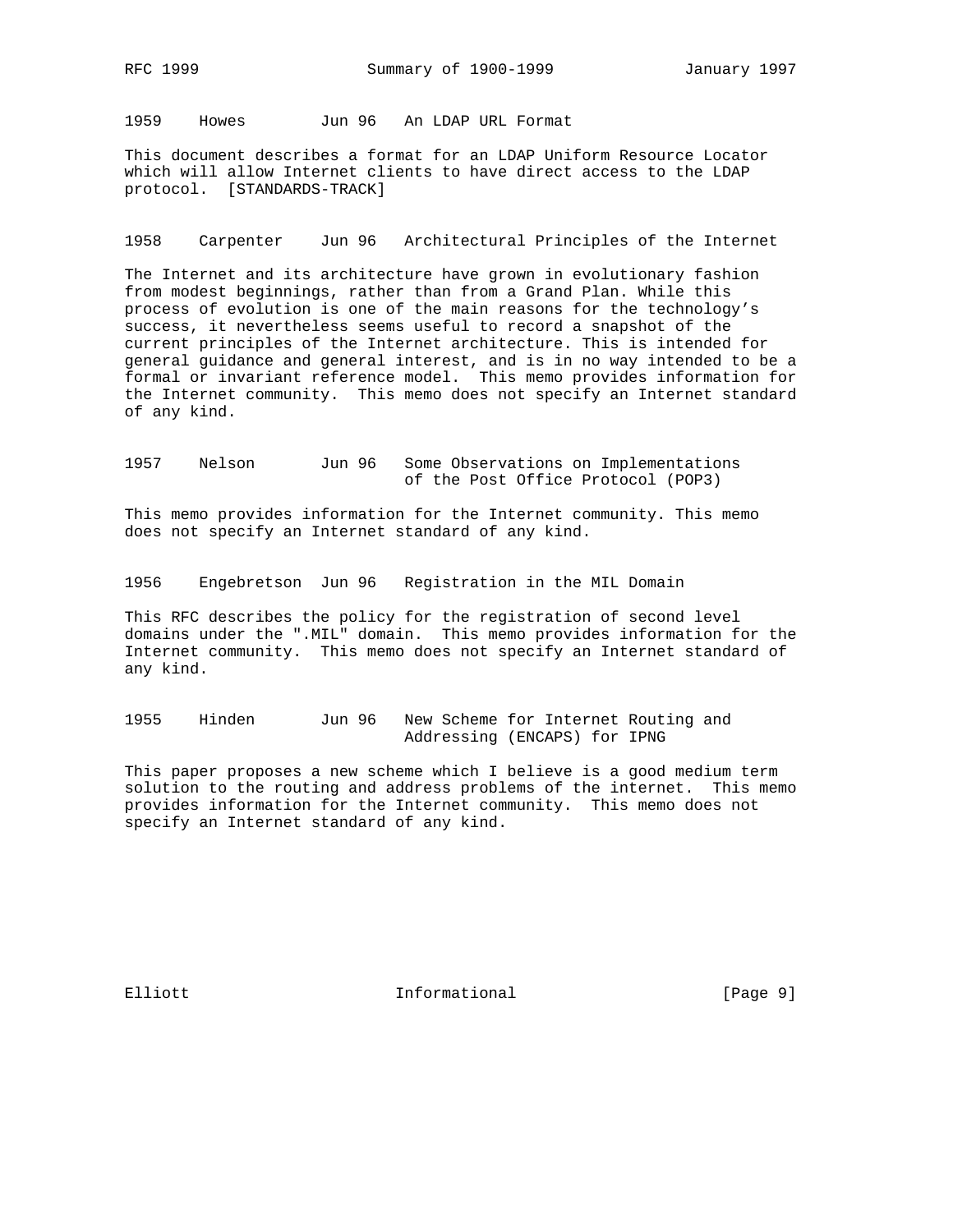1954 Newman May 96 Transmission of Flow Labelled IPv4 on ATM Data Links Ipsilon Version 1.0

This document specifies the manner for transmitting IPv4 datagrams over an ATM data link, both in a default manner and in the presence of flow labelling via Ipsilon Flow Management Protocol [IFMP]. This document provides information for the Internet community. This memo does not specify an Internet standard of any kind.

1953 Newman May 96 Ipsilon Flow Management Protocol Specification for IPv4 Version 1.0

The Ipsilon Flow Management Protocol (IFMP), is a protocol for allowing a node to instruct an adjacent node to attach a layer 2 label to a specified IP flow. This document provides information for the Internet community. This memo does not specify an Internet standard of any kind.

1952 Deutsch May 96 GZIP file format specification version 4.3

This specification defines a lossless compressed data format that is compatible with the widely used GZIP utility. This memo provides information for the Internet community. This memo does not specify an Internet standard of any kind.

1951 Deutsch May 96 DEFLATE Compressed Data Format Specification version 1.3

This specification defines a lossless compressed data format that compresses data using a combination of the LZ77 algorithm and Huffman coding, with efficiency comparable to the best currently available general-purpose compression methods. This memo provides information for the Internet community. This memo does not specify an Internet standard of any kind.

1950 Deutsch May 96 ZLIB Compressed Data Format Specification version 3.3

This specification defines a lossless compressed data format. This memo provides information for the Internet community. This memo does not specify an Internet standard of any kind.

Elliott 1nformational [Page 10]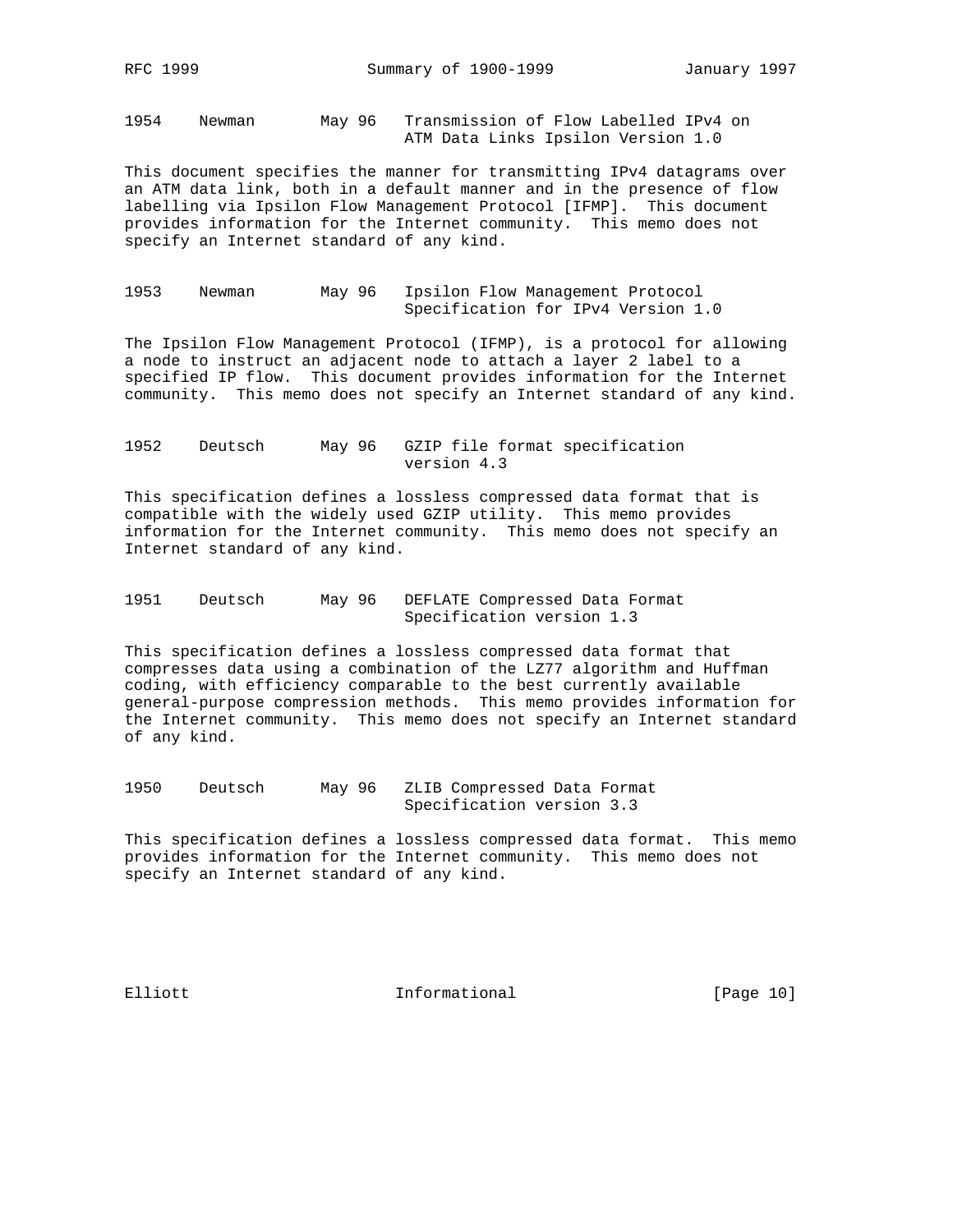1949 Ballarde May 96 Scalable Multicast Key Distribution

This memo provides a scalable solution to the multicast key distribution problem. This memo defines an Experimental Protocol for the Internet community.

### 1948 Bellovin May 96 Defending Against Sequence Number Attacks

IP spoofing attacks based on sequence number spoofing have become a serious threat on the Internet (CERT Advisory CA-95:01). While ubiquitous crypgraphic authentication is the right answer, we propose a simple modification to TCP implementations that should be a very substantial block to the current wave of attacks. This memo provides information for the Internet community. This memo does not specify an Internet standard of any kind.

## 1947 Spinellis May 96 Greek Character Encoding for Electronic Mail Messages

This document describes a standard encoding for electronic mail [RFC822] containing Greek text and provides implementation guide-lines. This memo provides information for the Internet community. This memo does not specify an Internet standard of any kind.

1946 Jackowski May 96 Native ATM Support for ST2+

This memo describes a working implementation which enables applications to directly invoke ATM services in the following environments: ATM to internet, internet to ATM, and internet to internet across ATM. This memo provides information for the Internet community. This memo does not specify an Internet standard of any kind.

1945 Berners-Lee May 96 Hypertext Transfer Protocol -- HTTP/1.0

The Hypertext Transfer Protocol (HTTP) is an application-level protocol with the lightness and speed necessary for distributed, collaborative, hypermedia information systems. This memo provides information for the Internet community. This memo does not specify an Internet standard of any kind.

Elliott 1nformational [Page 11]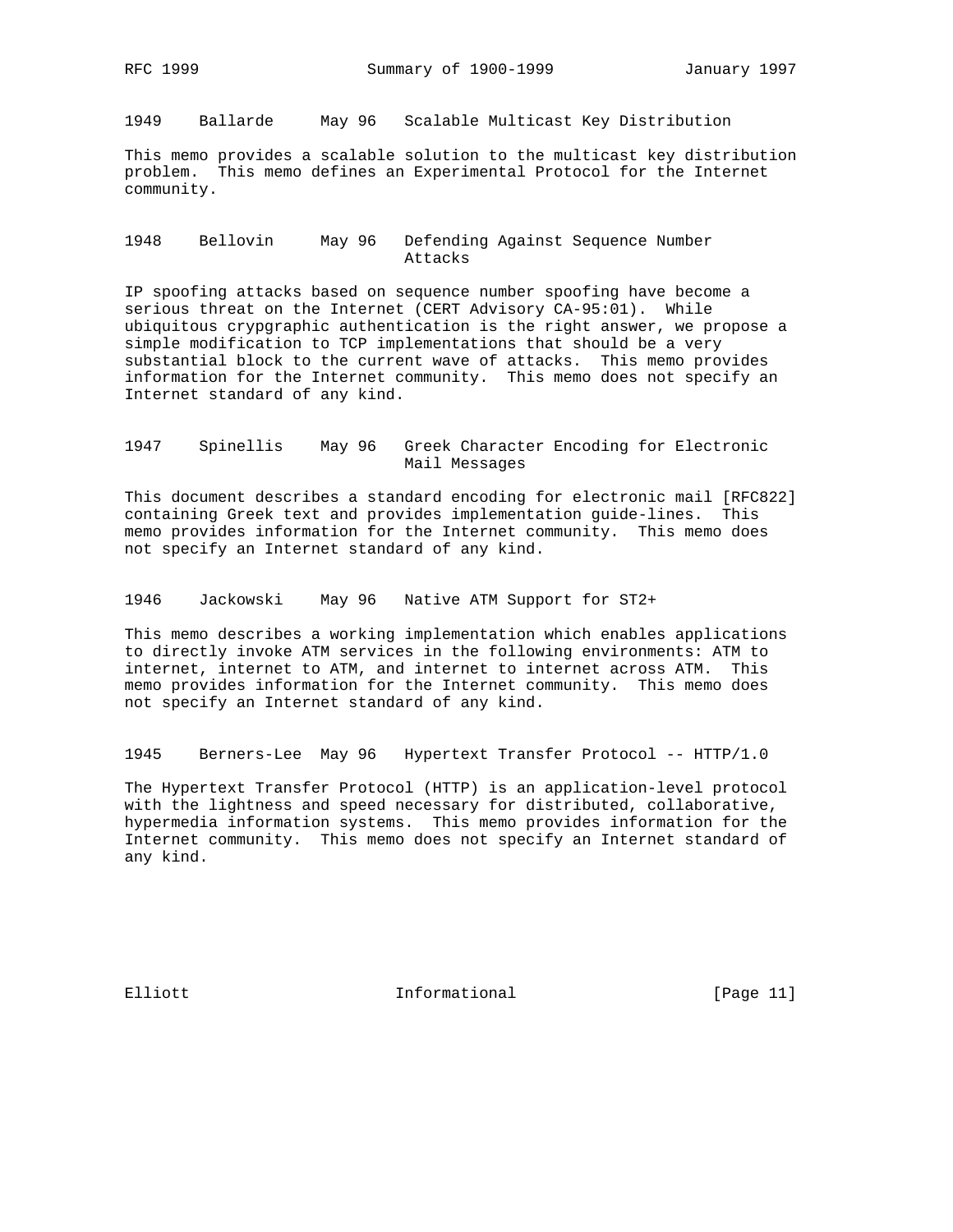1944 Bradner May 96 Benchmarking Methodology for Network Interconnect Devices

This document discusses and defines a number of tests that may be used to describe the performance characteristics of a network interconnecting device. This memo provides information for the Internet community. This memo does not specify an Internet standard of any kind.

1943 Jennings May 96 Building an X.500 Directory Service in the US

This document provides definition and recommends considerations that must be undertaken to operate a X.500 Directory Service in the United States. This memo provides information for the Internet community. This memo does not specify an Internet standard of any kind.

1942 Raggett May 96 HTML Tables

This specification extends HTML to support a wide variety of tables. This memo defines an Experimental Protocol for the Internet community.

1941 Sellers May 96 Frequently Asked Questions for Schools

The goal of this FYI document, produced by the Internet School Networking (ISN) group in the User Services Area of the Internet Engineering Task Force (IETF), is to act as an introduction to the Internet for faculty, administration, and other school personnel in primary and secondary schools. This memo provides information for the Internet community. This memo does not specify an Internet standard of any kind.

1940 Estrin May 96 Source Demand Routing: Packet Format and Forwarding Specification (Version 1).

The purpose of SDRP is to support source-initiated selection of routes to complement the route selection provided by existing routing protocols for both inter-domain and intra-domain routes. This memo provides information for the Internet community. This memo does not specify an Internet standard of any kind.

Elliott 1nformational [Page 12]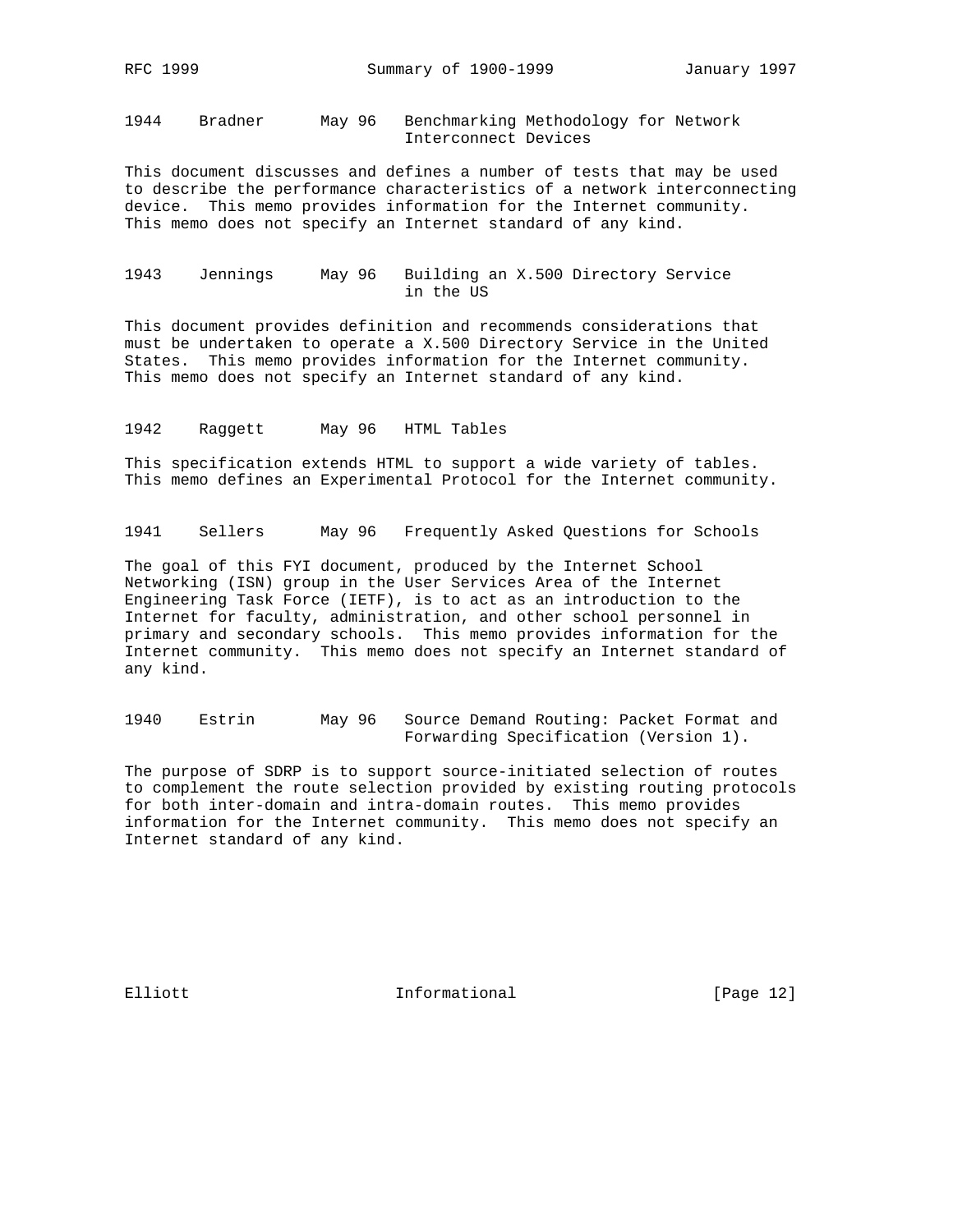1939 Myers May 96 Post Office Protocol - Version 3

The Post Office Protocol - Version 3 (POP3) is intended to permit a workstation to dynamically access a maildrop on a server host in a useful fashion. [STANDARDS-TRACK]

1938 Haller May 96 A One-Time Password System

This document describes a one-time password authentication system (OTP). [STANDARDS-TRACK]

1937 Rekhter May 96 "Local/Remote" Forwarding Decision in Switched Data Link Subnetworks

This document describes extensions to the IP architecture that relaxes these constraints, thus enabling the full utilization of the services provided by SVC-based Data Link subnetworks. This memo provides information for the Internet community. This memo does not specify an Internet standard of any kind.

1936 Touch Apr 96 Implementing the Internet Checksum in Hardware

This memo presents a techniques for efficiently implementing the Internet Checksum in hardware. It includes PLD code for programming a single, low cost part to perform checksumming at 1.26 Gbps. This memo provides information for the Internet community. This memo does not specify an Internet standard of any kind.

1935 Quarterman Apr 96 What is the Internet, Anyway?

This memo provides information for the Internet community. This memo does not specify an Internet standard of any kind.

1934 Smith Apr 96 Ascend's Multilink Protocol Plus (MP+)

This document proposes an extension to the PPP Multilink Protocol (MP) [1]. Multilink Protocol Plus (MP+) is a new control protocol for managing multiple data links that are bundled by MP. This memo provides information for the Internet community. This memo does not specify an Internet standard of any kind.

Elliott 1nformational [Page 13]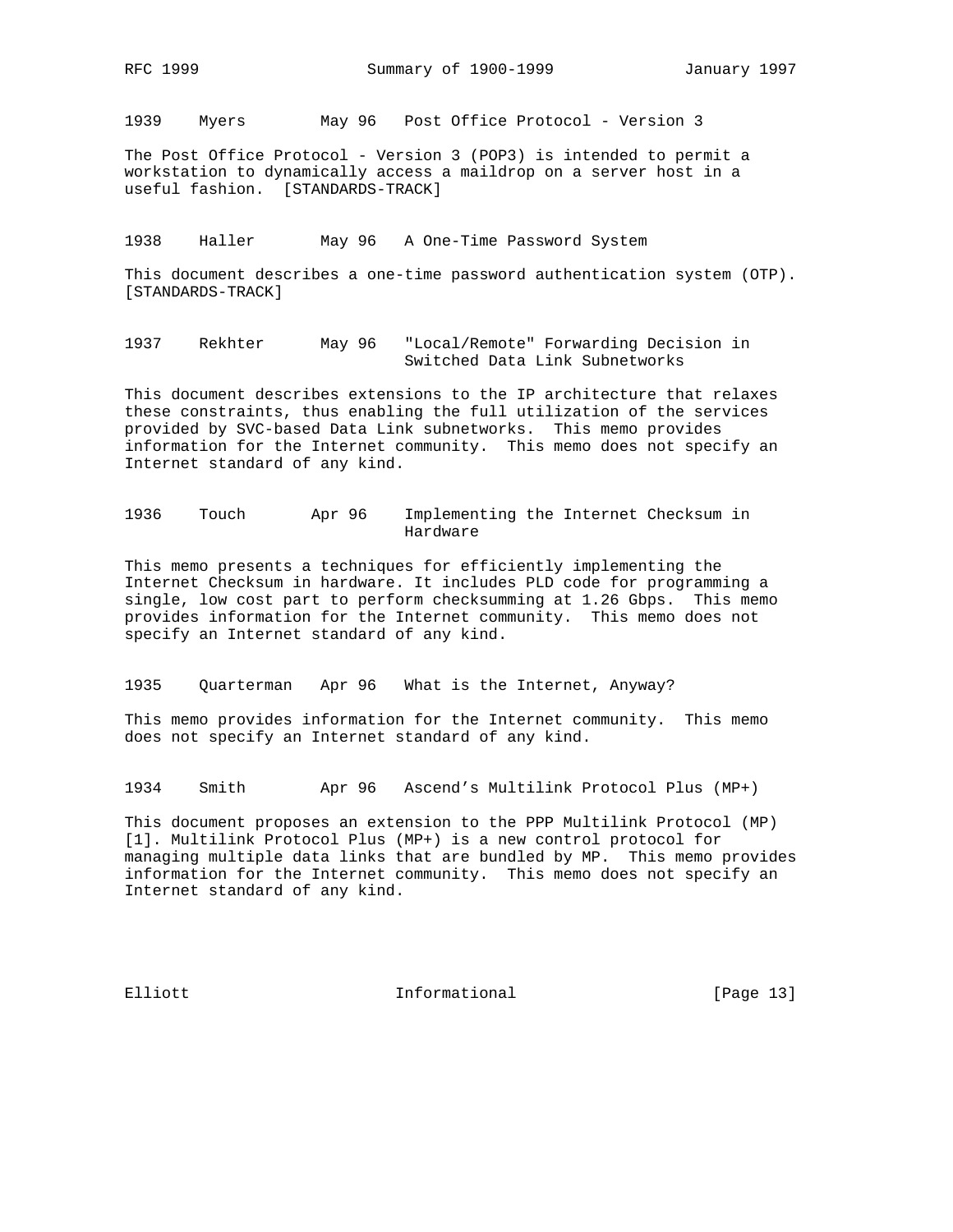1933 Gilligan Apr 96 Transition Mechanisms for IPv6 Hosts and Routers

This document specifies IPv4 compatibility mechanisms that can be implemented by IPv6 hosts and routers. [STANDARDS-TRACK]

1932 Cole Apr 96 IP over ATM: A Framework Document

It is hoped that this document, in classifying ATM approaches and issues will help to focus the IP over ATM working group's direction.This memo provides information for the Internet community. This memo does not specify an Internet standard of any kind.

1931 Brownell Apr 96 Dynamic RARP Extensions for Automatic Network Address Acquisition

This memo describes extensions to the Reverse Address Resolution Protocol (RARP [2]) and called Dynamic RARP (DRARP, pronounced D-RARP). This memo provides information for the Internet community. This memo does not define an Internet standard of any kind.

1930 Hawkinson Mar 96 Guidelines for creation, selection, and registration of an Autonomous System (AS)

This memo discusses when it is appropriate to register and utilize an Autonomous System (AS), and lists criteria for such. This document specifies an Internet Best Current Practices for the Internet Community, and requests discussion and suggestions for improvements.

1929 Leech Mar 96 Username/Password Authentication for SOCKS V5

The protocol specification for SOCKS Version 5 specifies a generalized framework for the use of arbitrary authentication protocols in the initial socks connection setup. This document describes one of those protocols, as it fits into the SOCKS Version 5 authentication "subnegotiation". [STANDARDS-TRACK]

Elliott 1nformational [Page 14]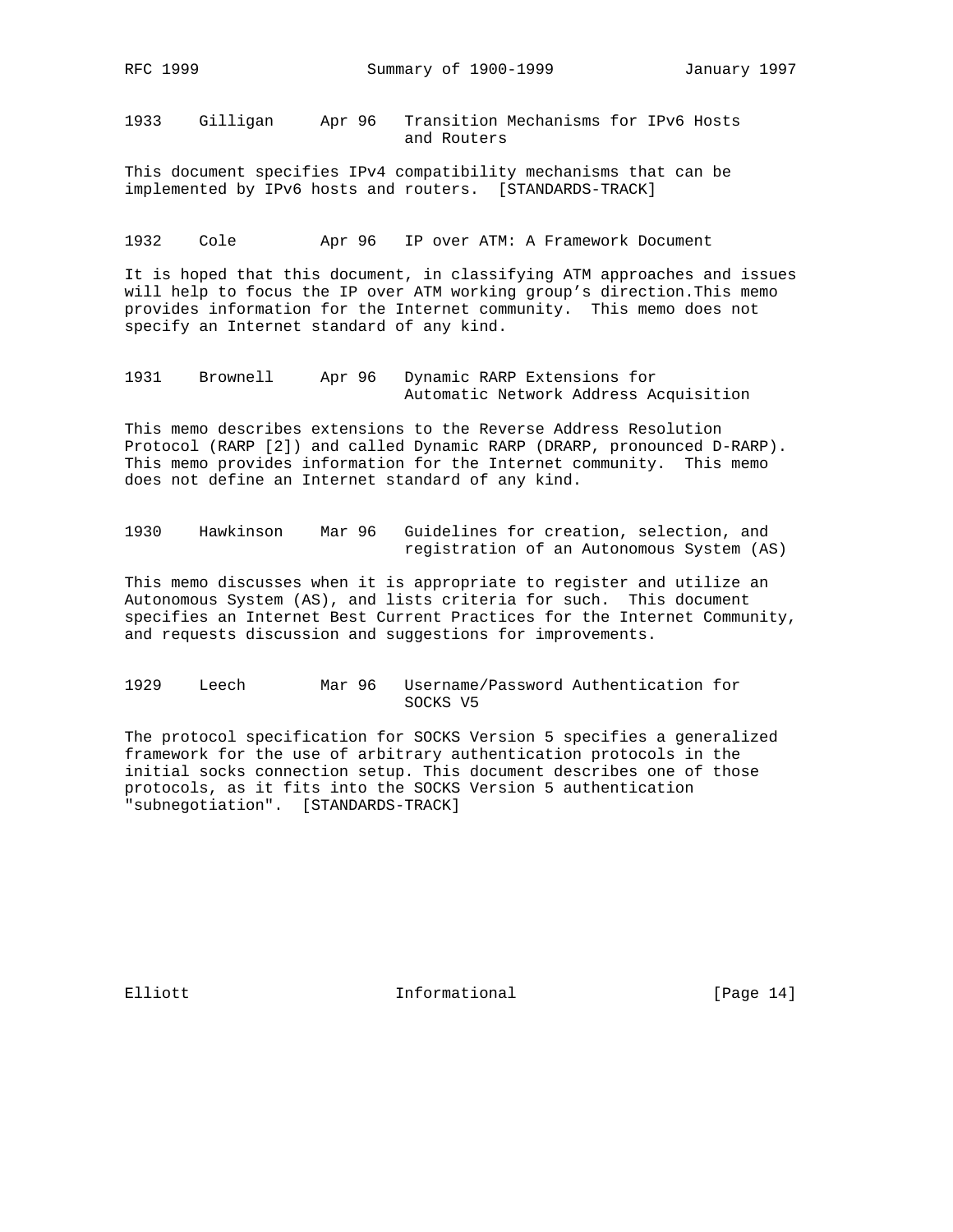1928 Leech Mar 96 SOCKS Protocol Version 5

This memo describes a protocol that is an evolution of the previous version of the protocol, version 4 [1]. This new protocol stems from active discussions and prototype implementations. [STANDARDS-TRACK]

### 1927 Rogers Apr 96 Suggested Additional MIME Types for Associating Documents

Seven new types of MIME types are suggested in this document. This memo provides information for the Internet community. This memo does not specify an Internet standard of any kind.

1926 Eriksson Apr 96 An Experimental Encapsulation of IP Datagrams on Top of ATM

This RFC describes a method of encapsulating IP datagrams on top of Acoustical Transmission Media (ATM). This is a non-recommended standard. This memo provides information for the Internet community. This memo does not specify an Internet standard of any kind.

1925 Callon Apr 96 The Twelve Networking Truths

This memo documents the fundamental truths of networking for the Internet community. This memo does not specify a standard, except in the sense that all standards must implicitly follow the fundamental truths. This memo provides information for the Internet community. This memo does not specify an Internet standard of any kind.

1924 Elz Apr 96 A Compact Representation of IPv6 Addresses

This document specifies a more compact representation of IPv6 addresses, which permits encoding in a mere 20 bytes. This memo provides information for the Internet community. This memo does not specify an Internet standard of any kind.

Elliott 1nformational [Page 15]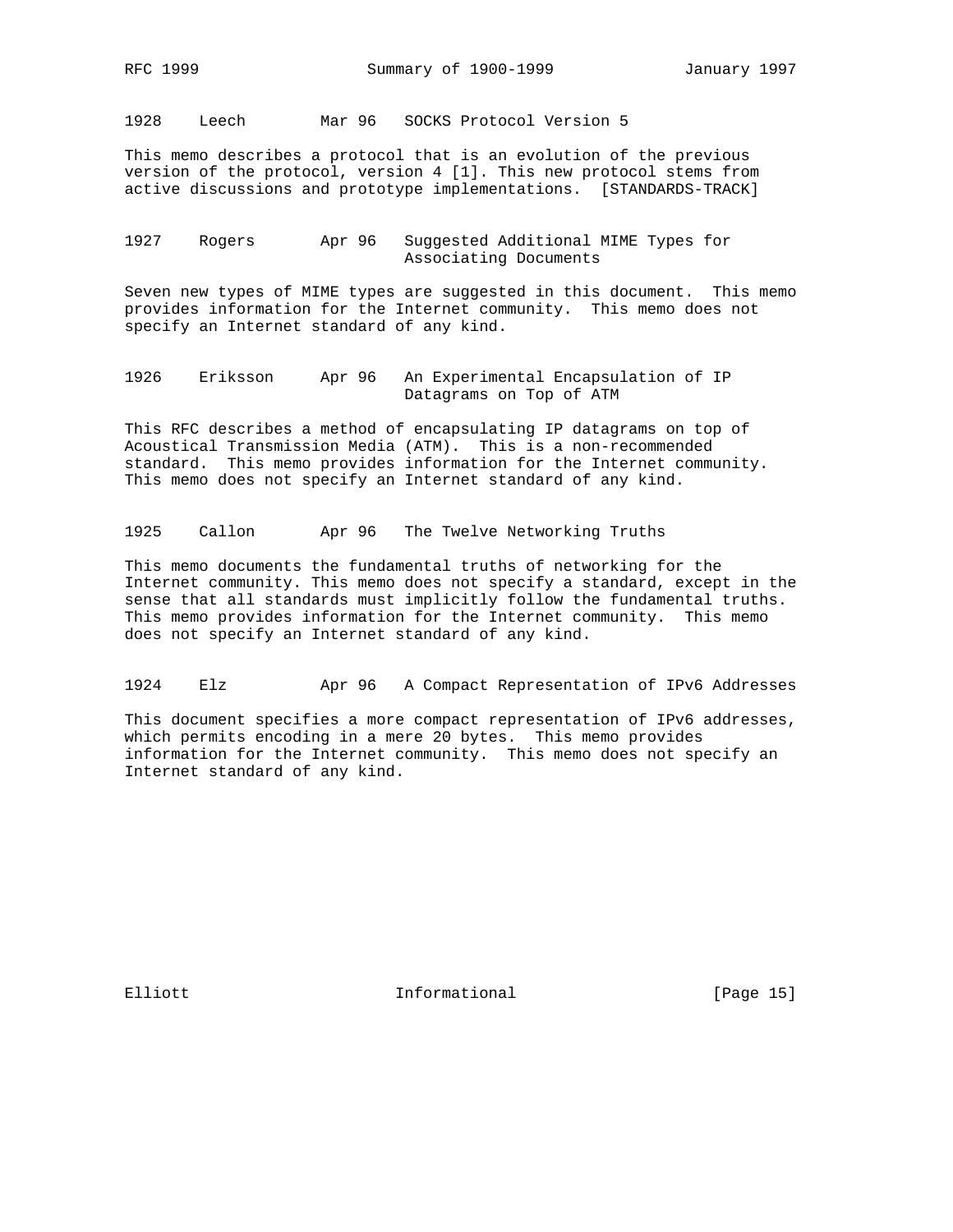1923 Halpern Mar 96 RIPv1 Applicability Statement for Historic Status

RIP Version 1 [RFC-1058] has been declared an historic document. This Applicability statement provides the supporting motivation for that declaration. The primary reason, as described below, is the Classful nature of RIPv1. This memo provides information for the Internet community. This memo does not specify an Internet standard of any kind.

### 1922 Zhu Mar 96 Chinese Character Encoding for Internet Messages

This memo describes methods of transporting Chinese characters in Internet services which transport text, such as electronic mail [RFC-822], network news [RFC-1036], telnet [RFC-854] and the World Wide Web [RFC-1866]. This memo provides information for the Internet community. It does not specify an Internet standard.

#### 1921 Dujonc Mar 96 TNVIP Protocol

The goal of this document specifies a Telnet profile to support VIP terminal emulation allowing the access to the BULL hosts applications through a TCP/IP network. This memo provides information for the Internet community. This memo does not specify an Internet standard of any kind.

# 1920 I.A.B. Mar 96 INTERNET OFFICIAL PROTOCOL STANDARDS

This memo describes the state of standardization of protocols used in the Internet as determined by the Internet Architecture Board (IAB). [STANDARDS-TRACK]

1919 Chatel Mar 96 Classical versus Transparent IP Proxies

This document explains "classical" and "transparent" proxy techniques and attempts to provide rules to help determine when each proxy system may be used without causing problems. This memo provides information for the Internet community. This memo does not specify an Internet standard of any kind.

Elliott 1nformational [Page 16]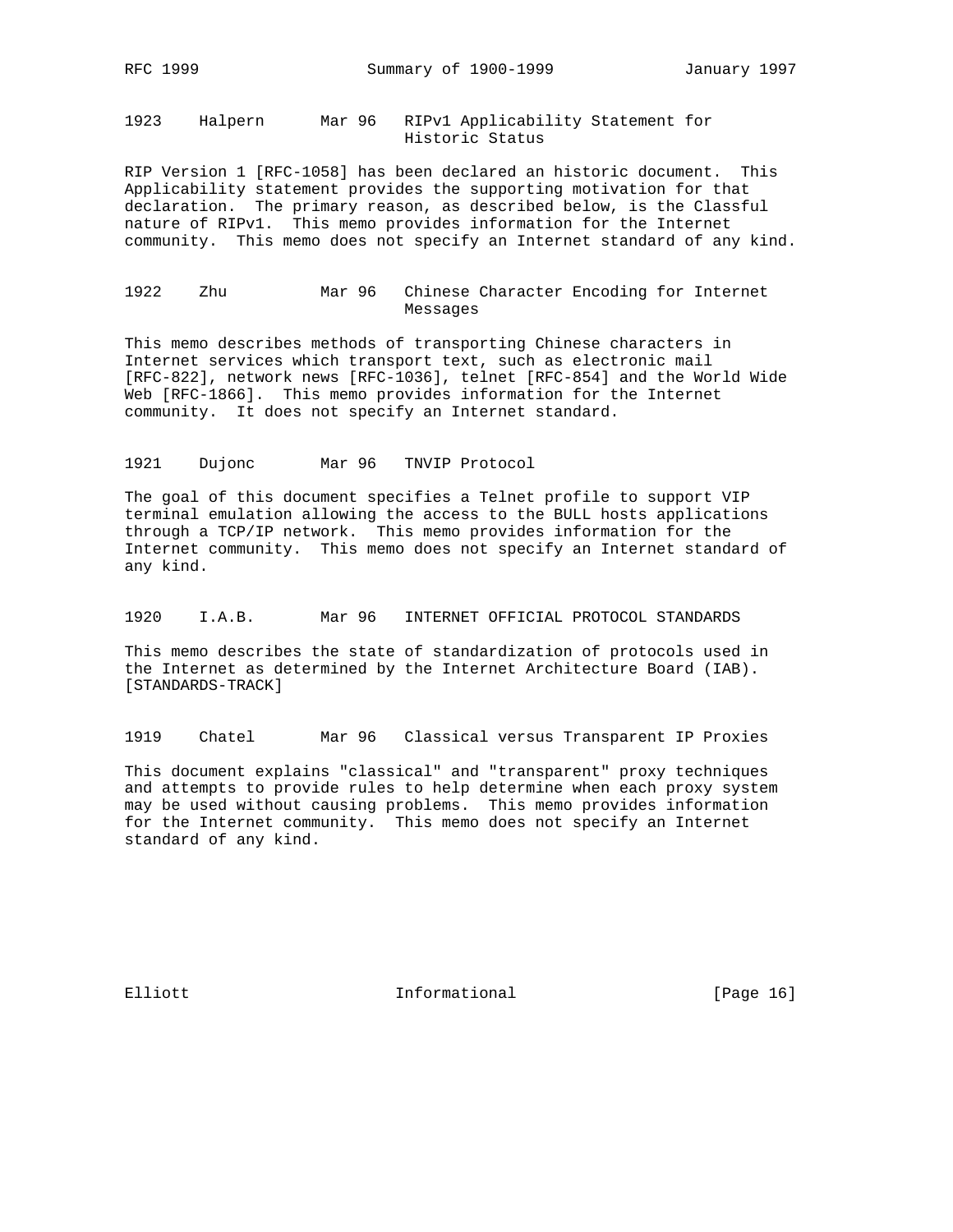1918 Rekhter Feb 96 Address Allocation for Private Internets

This document describes address allocation for private internets. This document specifies an Internet Best Current Practices for the Internet Community, and requests discussion and suggestions for improvements.

### 1917 Nesser Feb 96 An Appeal to the Internet Community to Return Unused IP Networks (Prefixes) to the IANA

This document is an appeal to the Internet community to return unused address space, i.e. any block of consecutive IP prefixes, to the Internet Assigned Numbers Authority (IANA) or any of the delegated registries, for reapportionment. This document specifies an Internet Best Current Practices for the Internet Community, and requests discussion and suggestions for improvements.

## 1916 Berkowitz Feb 96 Enterprise Renumbering: Experience and Information Solicitation

Because of the urgent need for, and substantial difficulty in, renumbering IP networks, the PIER working group is compiling a series of documents to assist sites in their renumbering efforts. The intent of these documents is to provide both educational and practical information to the Internet community. This memo provides information for the Internet community. This memo does not specify an Internet standard of any kind.

## 1915 Kastenholz Feb 96 Variance for The PPP Connection Control Protocol and The PPP Encryption Control Protocol

The PPP Working group has developed two protocols, one to control compression on PPP links; the Compression Control Protocol (CCP), documented in draft-ietf-pppext-compression-04.txt. The second is the Encryption Control Protocol (ECP), used to control encryption on serial links, documented in draft-ietf-pppext-encryption-03.txt. This document specifies an Internet Best Current Practices for the Internet Community, and requests discussion and suggestions for improvements.

Elliott 1nformational [Page 17]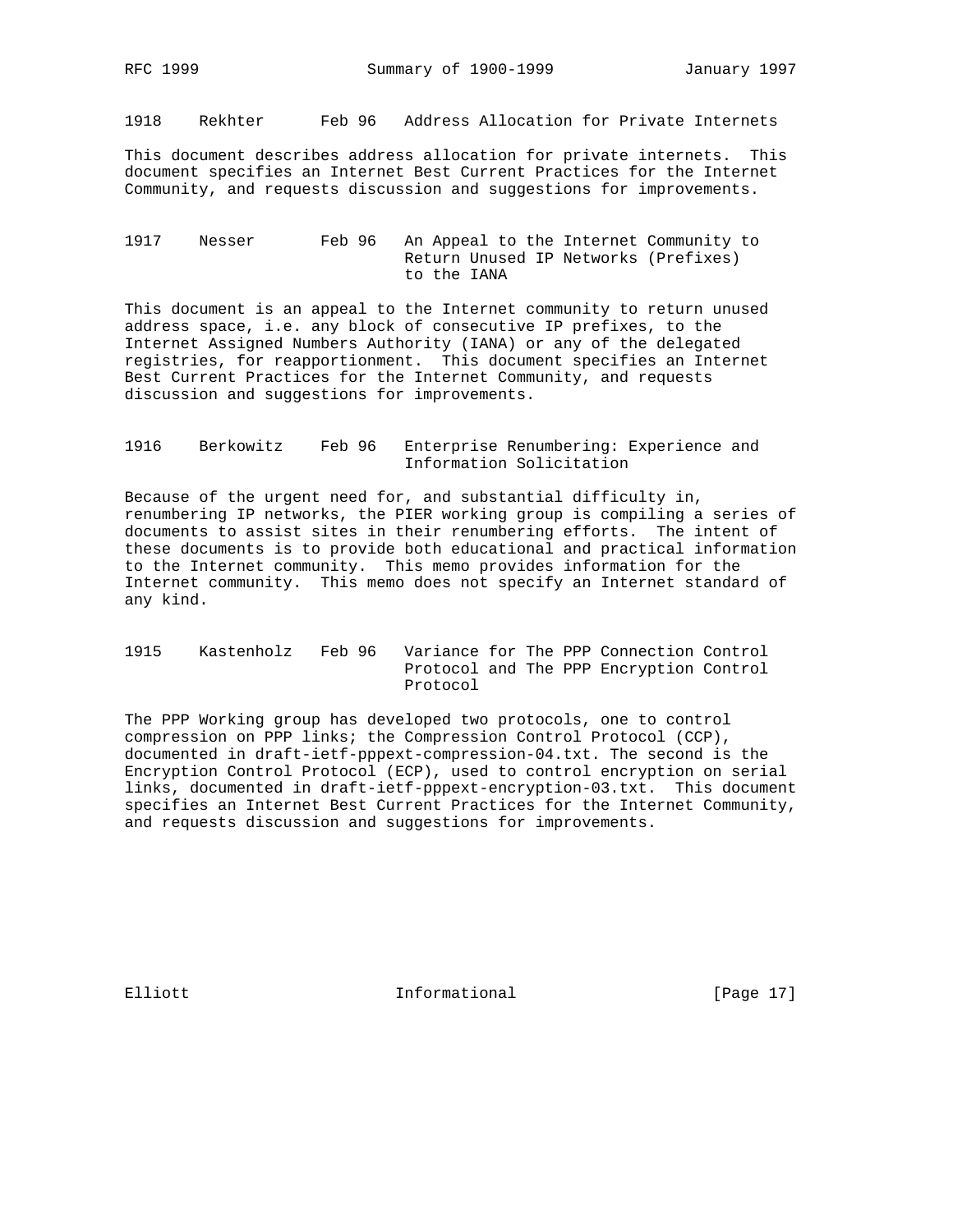1914 Faltstrom Feb 96 How to Interact with a Whois++ Mesh

In the Whois++ architecture [Deutsch94],[Weider94], mesh traversal is done by the client, since each server 'refers' the client to the next appropriate server(s). [STANDARDS-TRACK]

1913 Weider Feb 96 Architecture of the Whois++ Index Service

The authors describe an architecture for indexing in distributed databases, and apply this to the WHOIS++ protocol. [STANDARDS-TRACK]

1912 Barr Feb 96 Common DNS Operational and Configuration Errors

This memo describes errors often found in both the operation of Domain Name System (DNS) servers, and in the data that these DNS servers contain. This memo provides information for the Internet community. This memo does not specify an Internet standard of any kind.

1911 Vaudreuil Feb 96 Voice Profiule of Internet Mail

The following document is a profile of the Internet standard MIME and ESMTP protocols for use as a digital voice networking protocol. This memo defines an Experimental Protocol for the Internet community.

1910 Waters Feb 96 User-based Security Model for SNMPv2

In this administrative framework, a security model defines the mechanisms used to achieve an administratively-defined level of security for protocol interactions. Although many such security models might be defined, it is the purpose of this document, User-based Security Model for SNMPv2, to define the first, and, as of this writing, only, security model for this administrative framework. This memo defines an Experimental Protocol for the Internet community.

1909 McClogherie Feb 96 An Administrative Infrastructure for SNMPv2

It is the purpose of this document, An Administrative Infrastructure for SNMPv2, to define an administrative framework which realizes effective management in a variety of configurations and environments. This memo defines an Experimental Protocol for the Internet community.

Elliott **Informational** [Page 18]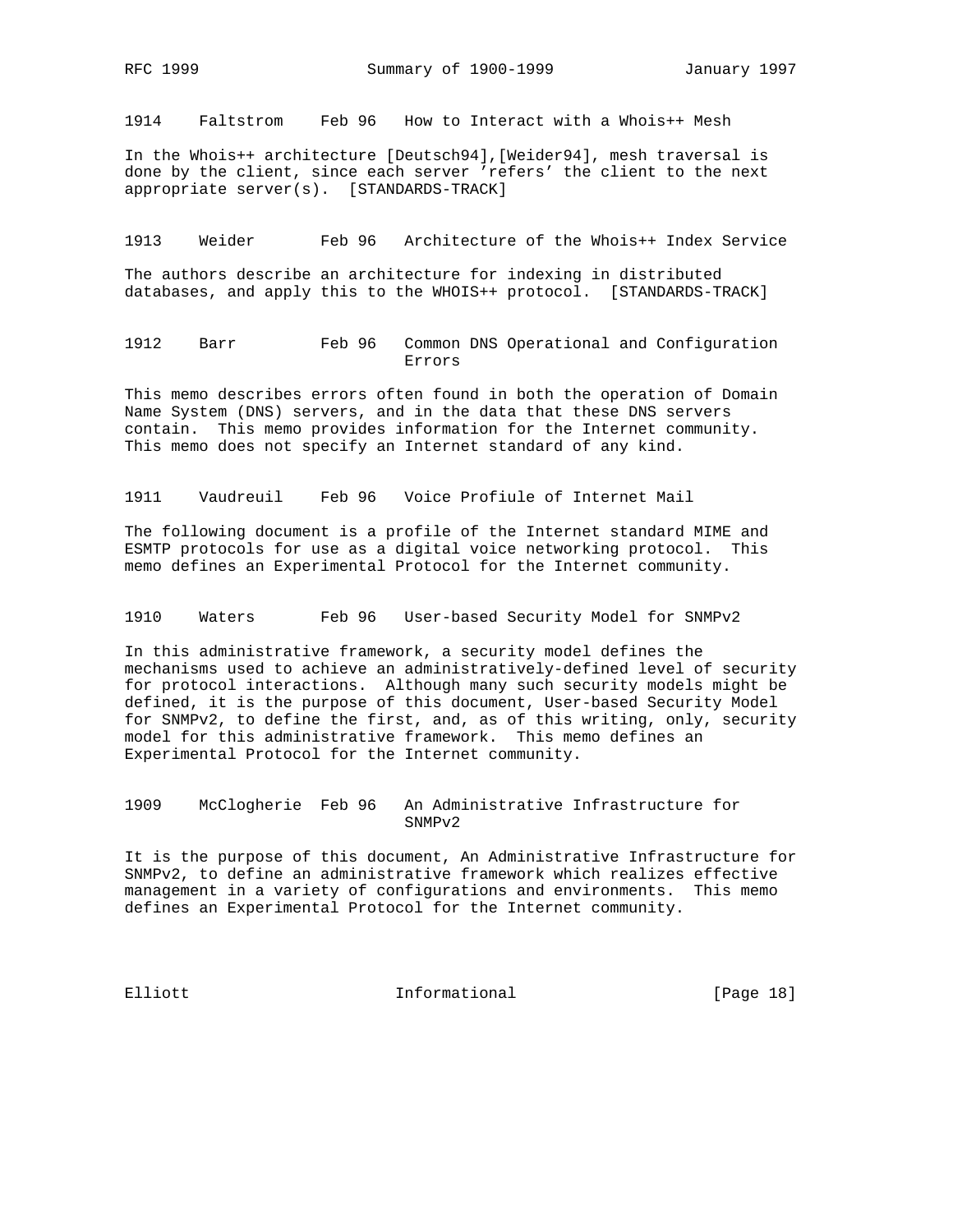1908 Case Jan 96 Coexistence between Version 1 and Version 2 of the Internet-standard Network Management Framework

The purpose of this document is to describe coexistence between version 2 of the Internet-standard Network Management Framework [1-6], termed the SNMP version 2 framework (SNMPv2), and the original Internetstandard Network Management Framework (SNMPv1>. [STANDARDS-TRACK]

1907 Case Jan 96 Management Information Base for Version 2 of the Simple Network Management Protocol (SNMPv2)

It is the purpose of this document to define managed objects which describe the behavior of a SNMPv2 entity. [STANDARDS-TRACK]

1906 Case Jan 96 Transport Mappings for Version 2 of the Simple Network Management Protocol (SNMPv2)

It is the purpose of this document to define how the SNMPv2 maps onto an initial set of transport domains. [STANDARDS-TRACK]

1905 Case Jan 96 Protocol Operations for Version 2 of the Simple Network Management Protocol (SNMPv2)

It is the purpose of this document, Protocol Operations for SNMPv2, to define the operations of the protocol with respect to the sending and receiving of the PDUs. [STANDARDS-TRACK]

1904 Case Jan 96 Conformance Statements for Version 2 of the Simple Network Management Protocol (SNMPv2)

It may be useful to define the acceptable lower-bounds of implementation, along with the actual level of implementation achieved. It is the purpose of this document to define the notation used for these purposes. [STANDARDS-TRACK]

Elliott 1nformational [Page 19]